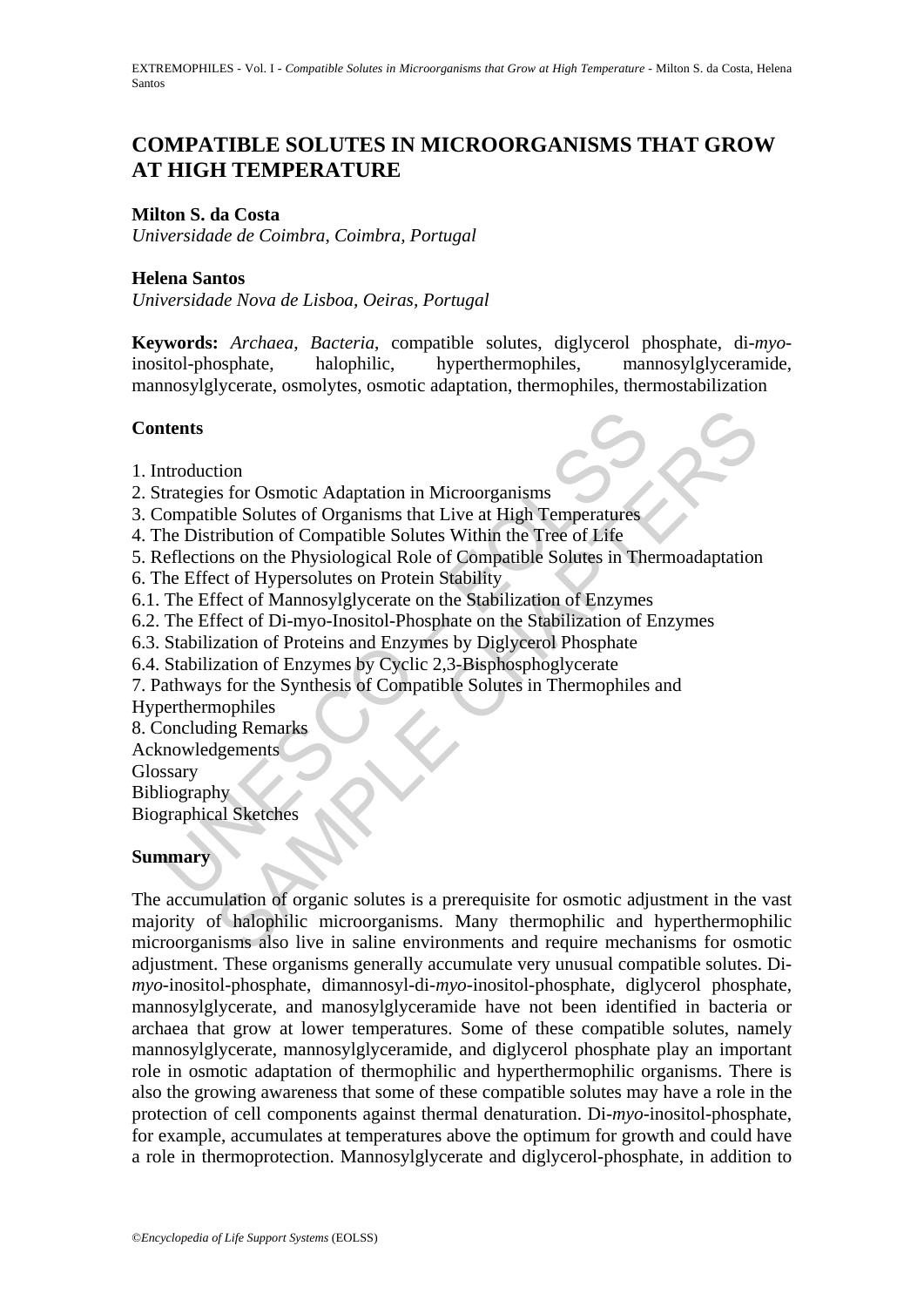their role in osmotic adjustment, protect enzymes and proteins from thermal denaturation *in vitro* as well or better than other known compatible solutes. While the pathways leading to the synthesis of compatible solutes from thermophiles and hyperthermophiles are largely unknown, there has been progress in elucidating the biosynthesis of mannosylglycerate and di-*myo*-inositol-phosphate. Fundamental and applied interest in compatible solutes and osmotic adjustment in these organisms drives research, which will in the near future, allow us to understand better their role in osmotic protection and thermoprotection of some of the most fascinating organisms known on Earth.

## **1. Introduction**

ous expression "*Censer Carthaginem esse delendam*" (I declare lestroyed) until war was ultimately declared on this city in 151 BC ended with the defeat and the complete destruction of Carthage Romans slaughtered its inhab by until war was ultimately declared this city in 151 BC. The Third geolynom "Censer Carthaginem esse delendam" (I declare that Carthage a few years 1<br>clusted on this city in 151 BC. The Third P with the defect and the com *Marcus Porcius Cato* ended many of his speeches in the Roman Senate with the now famous expression "*Censer Carthaginem esse delendam*" (I declare that Carthage must be destroyed) until war was ultimately declared on this city in 151 BC. The Third Punic War ended with the defeat and the complete destruction of Carthage a few years later. The Romans slaughtered its inhabitants, torched the city and, by order of the Senate, ploughed the ruins under and then sowed them with salt to symbolize the death of the city. Salt is frequently associated with death and infertility of soil or of water, the name Dead Sea being one example of the ancient idea that life is killed by large amounts of salt. Indeed, the Dead Sea is dead to the naked eye, but under the microscope the water is teeming with life that depends on large quantities of salt. This review does not deal with extremely halophilic microorganisms, which are adapted to life in water with high salt concentrations up to saturated brines. Rather, it deals "with a pinch of salt," but a pinch of salt in very hot water. The organisms that live in a little salt at very high temperatures also represent very special and enigmatic forms of life that deserve special attention. This review deals with the salt relations of thermophilic and hyperthermophilic organisms, the uniqueness and diversity of their osmolytes, and the effect of these osmolytes on cell components.

Thermophilic and hyperthermophilic organisms, like all organisms living in aqueous environments, are faced with alterations in the water activity, to which they must adjust, in order to grow. An increase in the concentration of low molecular mass solutes of an aqueous environment always results in a decrease in the water available to the microorganism. The decrease in the external water activity imposed by salts or sugars, for example, leads to a decrease in the cell volume and/or the turgor pressure ultimately affecting metabolic systems and macromolecules. To adjust to the higher solute concentrations of the environment, microorganisms must accumulate an intracellular solute to reestablish the cell turgor pressure and/or cell volume, and preserve enzyme activity at the same time. On the other hand, microorganisms must decrease the intracellular level of solutes to adapt to lower environmental solute concentrations imposed by dilution; this adjustment implies extrusion (or metabolic conversion) of the solute to decrease the turgor pressure and avoid lysis.

## **2. Strategies for Osmotic Adaptation in Microorganisms**

Microorganisms have developed two main strategies for osmoadaptation that appear to be completely different from each other. One strategy for osmotic adaptation, which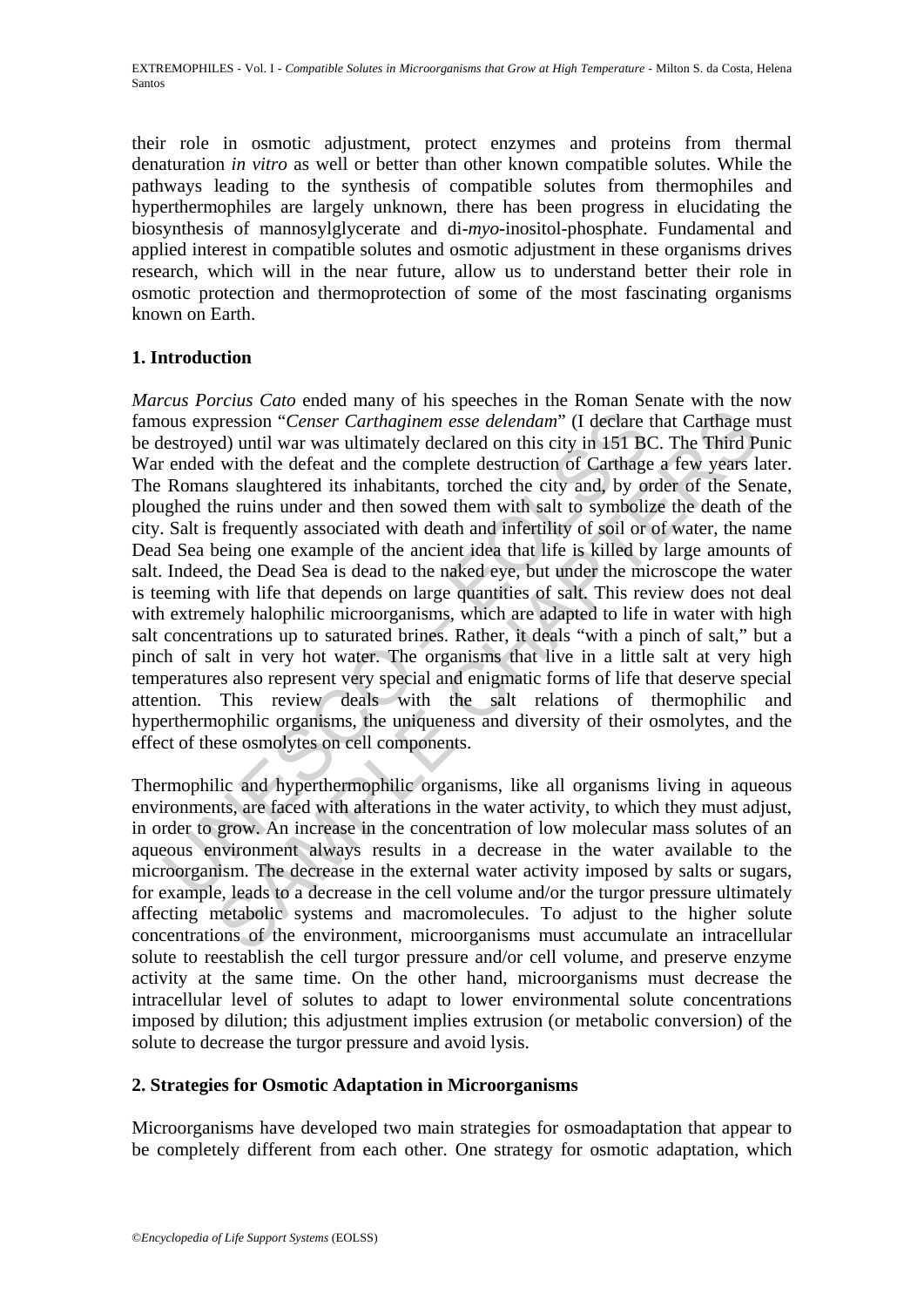appears to be the rarer of the two, relies on the influx of ions from the environment to very high intracellular levels. However, the uptake of these ions is selective, since in contrast to the major environmental ions, namely  $Na<sup>+</sup>$  and Cl, the major intracellular cation is generally  $K^+$ . The extremely halophilic archaea of the family *Halobacteriaceae*, that includes the canonical extreme halophiles of well known genera such as *Halobacterium*, *Haloarcula*, *Natronobacterium*, and *Natronococcus*, and the lesser known halophilic and anaerobic bacteria of the order *Haloanaerobiales*, have developed this strategy for osmotic adjustment. These organisms have to compromise a very saline intracellular environment with extensive changes in the composition of proteins and other cell components. Most of the enzymes of these organisms have a negative charge due to a predominance of acidic amino acids and are strictly dependent on  $K^+$  and/or  $Na^+$  for activity. Although these organisms depend on a highly saline cytoplasm for osmotic adaptation, some species of *Natronococcus* and *Natronobacterium*, accumulate an organic anionic osmolyte identified as sulfotrehalose. This compatible solute helps to counterbalance the positive charge of  $K^+$  and  $Na^+$  and contributes to the osmotic balance of the cells.

Frame Tot Consider and organic anionic osmolyte identifies<br>compolaterium, accumulate an organic anionic osmolyte identifies<br>compatible solute helps to counterbalance the positive charge e<br>rributes to the osmotic balance of For consider a deptation, some species or *Nationalistical* as sufforehable solute helps to counterbalance the positive charge of K<sup>-</sup> and Na<sup>+</sup> to the osmotic balance of the cells.<br>
ity of microorganisms have not, howeve The majority of microorganisms have not, however, undergone extensive genetic alterations as a prerequisite for adaptation to a saline environment. These organisms exclude NaCl and most small extracellular organic compounds from the cytoplasm through the accumulation of specific compatible solutes. Intracellular macromolecules have not undergone extensive modifications in these organisms and are, therefore, sensitive to high concentration of salts. This mechanism greatly reduces the necessity of extensive genetic modification providing a versatile means for rapid adaptation to osmotically changing environments. A large variety of microorganisms, ranging from bacteria to yeast, fungi, and algae, rely exclusively on compatible solutes for osmoadaptation indicating that this strategy is very successful. This idea is reinforced by the fact that some species, such as the microalgae of the genus *Dunaliella* that accumulate glycerol, represent some of the most halophilic organisms known. Moreover, yeast and fungi are unsurpassed in their ability to grow in environments with extremely high concentrations of sugars that, like saline conditions, require osmotic adjustment with exclusion of the extracellular solute.

Halotolerant and halophilic microorganisms generally prefer to uptake compatible solutes from the environment over *de novo* synthesis. For this reason, organisms grown in complex media often accumulate solutes such as trehalose and glycine betaine from the yeast extract in the medium. Presumably, the same preference for solute uptake occurs in nature where compatible solute scavenging is probably the obvious and most inexpensive source of osmolytes. Solutes can be supplied from the death of compatible solute producers or from their release due to decrease of environmental osmolarity. Many microorganisms are unable to metabolize their compatible solutes upon dilution of environmental salt (or sugar) and depend entirely on extrusion mechanisms to control the increase in the turgor pressure. The excreted compatible solutes can then become available to other organisms.

Many slightly and moderately halophilic archaea appear to possess a mixed type of  $osmoadaptation$  where  $K^+$  accumulates to high levels along with an anionic organic compatible solute to counterbalance the positive charge.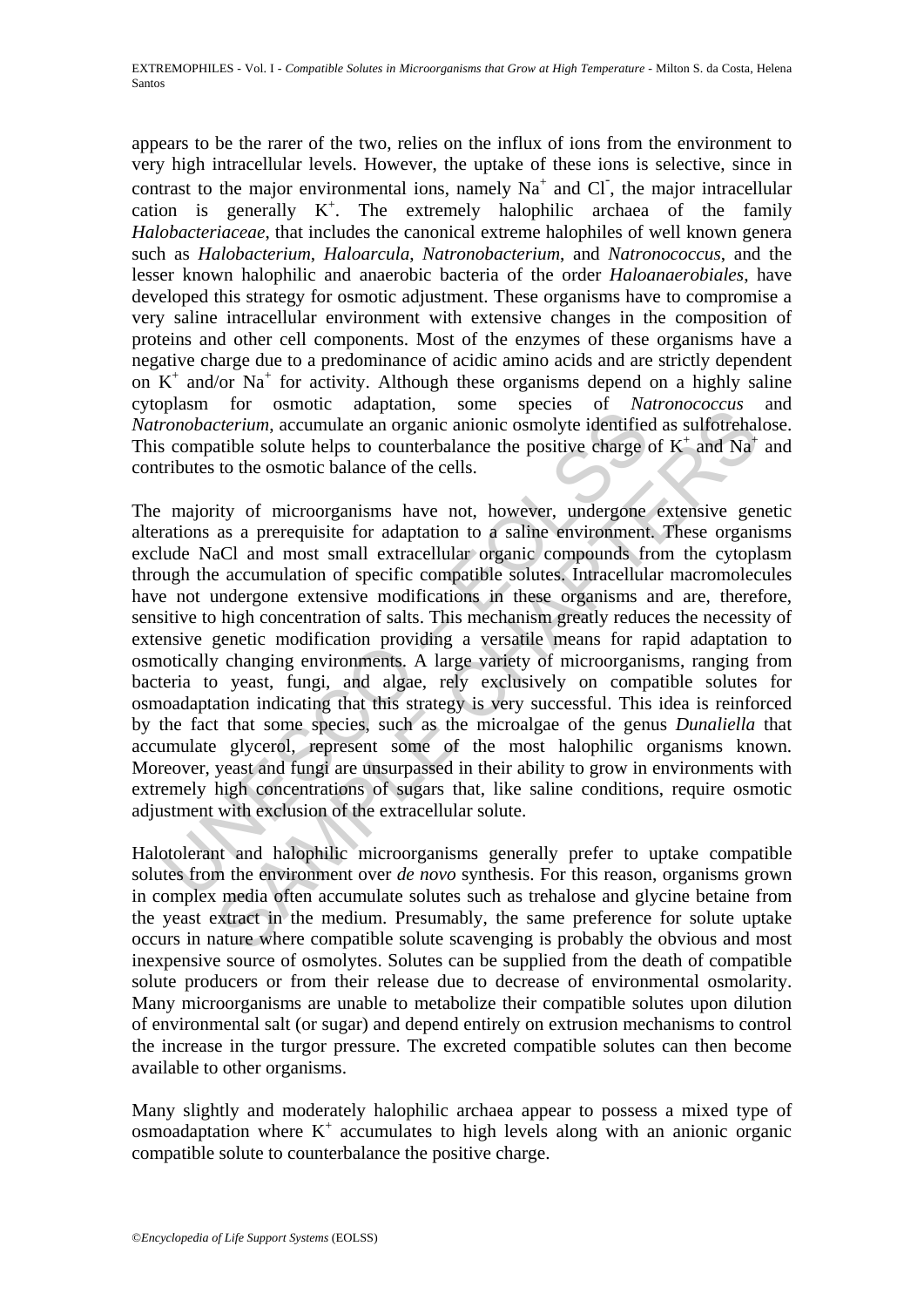- -
- -

# TO ACCESS ALL THE **17 PAGES** OF THIS CHAPTER, Visit[: http://www.eolss.net/Eolss-sampleAllChapter.aspx](https://www.eolss.net/ebooklib/sc_cart.aspx?File=E6-73-02-05)

#### **Bibliography**

Borges N., Ramos A., Raven N.D.H., Sharp R.J., and Santos H. (2002). Comparative study on the thermostabilising effect of mannosylglycerate and other compatible solutes on model enzymes. *Extremophiles* **6**, 209–216. [This paper describes a comparison of the efficiency of several hypersolutes on the protection of lactate dehydrogenase.]

Brown A.D. (1990). *Microbial Water Stress Physiology. Principles and Perspectives*, Chichester, UK: Wiley. [This book contains a wealth of information on osmotic adaptation of bacteria and yeast.]

Ciulla I.W., Burggraf S., Stetter K.O., and Roberts M.F. (1994). Occurrence and role of di-*myo*-inositolphosphate in *Methanococcus igneus*. *Applied and Environmental Microbiology* **60**, 3 660–3 664. [In this paper, DIP is identified for the first time in methanogens.]

da Costa M.S., Santos H., and Galinski E.A. (1998). An overview of the role and diversity of compatible solutes in *Bacteria* and *Archaea*. *Advances in Biochemical Engineering /Biotechnolology* **61**, 117–153. [Osmoadaptation in bacteria and archaea are extensively updated in this paper.]

Davis-Searles P.R., Saunders A.J, Erie D.A., Winzor D.J., and Pielak G.J. (2001). Interpreting the effects of small uncharged solutes on protein-folding equilibria. *Annual Review on Biophysics and Biomolecular Structure* **30**, 271–306. [This review article gives an excellent overview on the different models used in the interpretation of the stabilization effects of polyols on proteins.]

emophiles **6**, 209–216. [This paper describes a comparison of the efficiency c<br>e protection of lactate dehydrogenase.]<br>vn A.D. (1990). *Microbial Water Stress Physiology. Principles and Perspec*<br>y. [This book contains a we is  $6$ , 209–216. [This paper describes a comparison of the efficiency of several hyperscion of lactate dehydrogenase.]<br>
(1990). *Microbial Water Stress Physiology. Principles and Perspectives*, Chichester,<br>
book contains Empadinhas N., Marugg J.D., Borges N., Santos H., and da Costa M.S. (2001). Pathway for the synthesis of mannosylglycerate in the hyperthermophilic archaeon *Pyrococcus horikoshii*. Biochemical and genetic characterization of key enzymes. *The Journal of Biological Chemistry* **276**, 43 580–43 588. [This article describes the pathway for the synthesis of MG in a hyperthermophilic archaeon.]

Galinski E.A. (1995). Osmoadaptation in bacteria. *Advances in Microbial Physiology* **37**, 272–328. [This review deals with osmoadaptation in mesophilic bacteria and archaea.]

Hensel R. and König H. (1988). Thermoadaptation of methanogenic bacteria by intracellular ion concentration. FEMS Microbiology Letters 49, 75–79. [This is a study of the relationship between growth temperature and the concentration of cBPG in methanogens.]

Karsten U., Barrow K.D., Mostaert A.S., King R.J., and West J.A. (1994). 13C- and 1H- NMR studies on digeneaside in red alga Caloglossa leprieurii. A re-evaluation of its osmotic significance. Plant Physiology and Biochemistry 32, 669–676. [This paper described the role of MG in red algae and contains early references to the identification of this solute in red algae.]

Lamosa P., Burke A., Peist R., Huber R., Liu M.Y., Silva G., Rodrigues-Pousada C., LeGall J., Maycock C., and Santos H. (2000). Thermostabilization of proteins by diglycerol phosphate, a new compatible solute from the hyperthermophile *Archaeoglobus fulgidus*. *Applied and Environmental Microbiology* **66**, 1 974–1 979. [This is the first report on the thermostabilization effects of DGP on several proteins and enzymes.]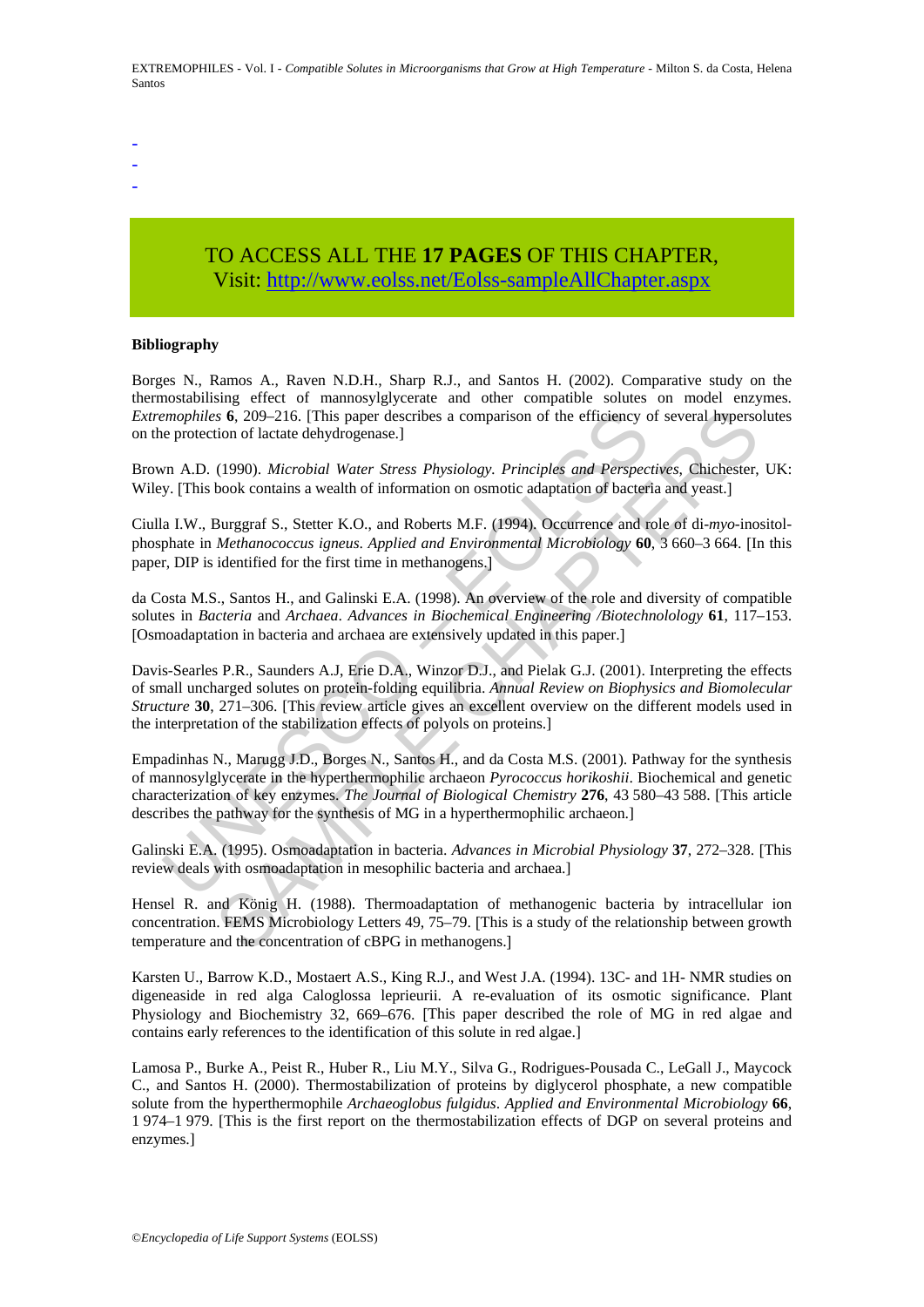Lamosa P., Martins L.O., da Costa M.S., and Santos H. (1998). Effects of temperature, salinity, and medium composition on compatible solute accumulation by *Termococcus* spp. *Applied and Environmental Microbiology* **64**, 3 591–3 598. [In this article, the characterization of the novel solute βgalactosyl-hydroxylysine is described.]

Martins L.O., Carreto L.S., da Costa M.S., and Santos H. (1996). New compatible solutes related to di*myo*-inositol-phosphate in members of the order *Thermotogales*. *Journal of Bacteriology* **178**, 5 644– 5 651. [Data on the response of the solute pool to heat stress and salt stress are shown as well as the characterization of new DIP-derivatives.]

Martins L.O., Empadinhas N., Marugg J.D., Miguel C., Ferreira C., da Costa M.S., and Santos H. (1999). Biosynthesis of mannosylglycerate in the thermophilic bacterium *Rhodothermus marinus*. Biochemical and genetic characterization of a mannosylglycerate synthase. *Journal of Biological Chemistry* **274**, 35 407–35 414. [This article describes the two-branch pathway for the synthesis of MG in thermophilic bacteria.]

Martins L.O., Huber R., Huber H., Stetter K.O., da Costa M.S., and Santos H (1997). Organic solutes in hyperthermophilic archaea. *Applied and Environmental Microbiology* **63**, 896–902. [This article contains an extensive survey of compatible solutes in hyperthermophilic archaea.]

ins L.O., Huber R., Huber H., Stetter K.O., da Costa M.S., and Santos H (199<br>rthermophilic archaea. *Applied and Environmental Microbiology* 63, 896-902<br>tensive survey of compatible solutes in hyperthermophilic archaea.]<br>i , Huber R., Huber H., Stetter K.O., da Costa M.S., and Santos H (1997). Organic solubilic acchaea. *Applied and Environmental Microbiology* **63**, 896–902. [This article consurvey of compatible solutes in hyperthermophilic Martins L.O. and Santos H. (1995). Accumulation of mannosylglycerate and di-*myo*-inositol-phosphate by *Pyrococcus furiosus* in response to salinity and temperature. *Applied and Environmental Microbiology* **61**, 3 299–3 303. [In this paper the differential accumulation of MG and DIP during salt and temperature stress is examined.]

Nesbo C.L., L'Haridon S., Stetter K.O., and Doolittle W.F. (2001). Phylogenetic analyses of two "archaeal" genes in *Thermotoga maritima* reveal multiple transfers between archaea and bacteria. *Molecular Biology and Evolution* **18**, 362–375. [This study explains the existence of genes in a bacterium as lateral gene transfer from archaea.]

Ramos A., Raven N.D.H., Sharp R.J., Bartolucci S., Rossi M., Cannio R., Lebbink J., van der Oost J., de Vos W.M., and Santos H. (1997). Stabilization of enzymes against thermal stress and freeze-drying by mannosylglycerate. *Applied and Environmental Microbiology* **63**, 4020–4025. [This article is a comparative study on the protecting effect of MG and trehalose on enzymes from several origins.]

Roberts M.F. (2000). Osmoadaptation and osmoregulation in archaea. *Frontiers in Bioscience* **5**, D796– 812. [A recent review of compatible solute accumulation in archaea, and particularly in methanogens.]

Santos H. and da Costa M.S. (2001). Unusual solutes from thermophiles and hyperthermophiles. *Methods in Enzymolology* **334**, Part C, 302–315. [A recent review on compatible solutes from hyper(thermo)philic organisms.]

Scholz S., Sonnenbichler J., Schäfer W., and Hensel R. (1992). Di-*myo*-inositol-1,1´-phosphate: a new inositol phosphate isolated from *Pyrococcus woesei*. *FEBS Letters* **306**, 239–242. [The article is the first report on the identification of DIP.]

Shima S., Herault D.A., Berkessel A., and Thauer R.K. (1998). Activation and thermostabilization effects of cyclic 2,3-diphosphoglycerate on enzymes from the hyperthermophilic *Methanopyrus kandleri*. *Archives of Microbiology* **170**, 469–472. [This is a demonstration of the efficiency of cBPG in the thermoprotection of enzymes from a cBPG-accumulating organism.]

Silva Z., Borges N., Martins L.O., Wait R., da Costa M.S., and Santos H. (1999). Combined effect of the growth temperature and salinity of the medium on the accumulation of compatible solutes by *Rhodothermus marinus* and *Rhodothermus obamensis*. *Extremophiles* **3**, 163–172. [This is a final characterization of mannosylglycerate and mannosylglyceramide.]

Siderius M., Van Wuytswinkel O., Reijenga K. A., Kelders M., and Mager W.H. (2000). The control of intracellular glycerol in *Saccharomyces cerevisiae* influences osmotic stress response and resistance to